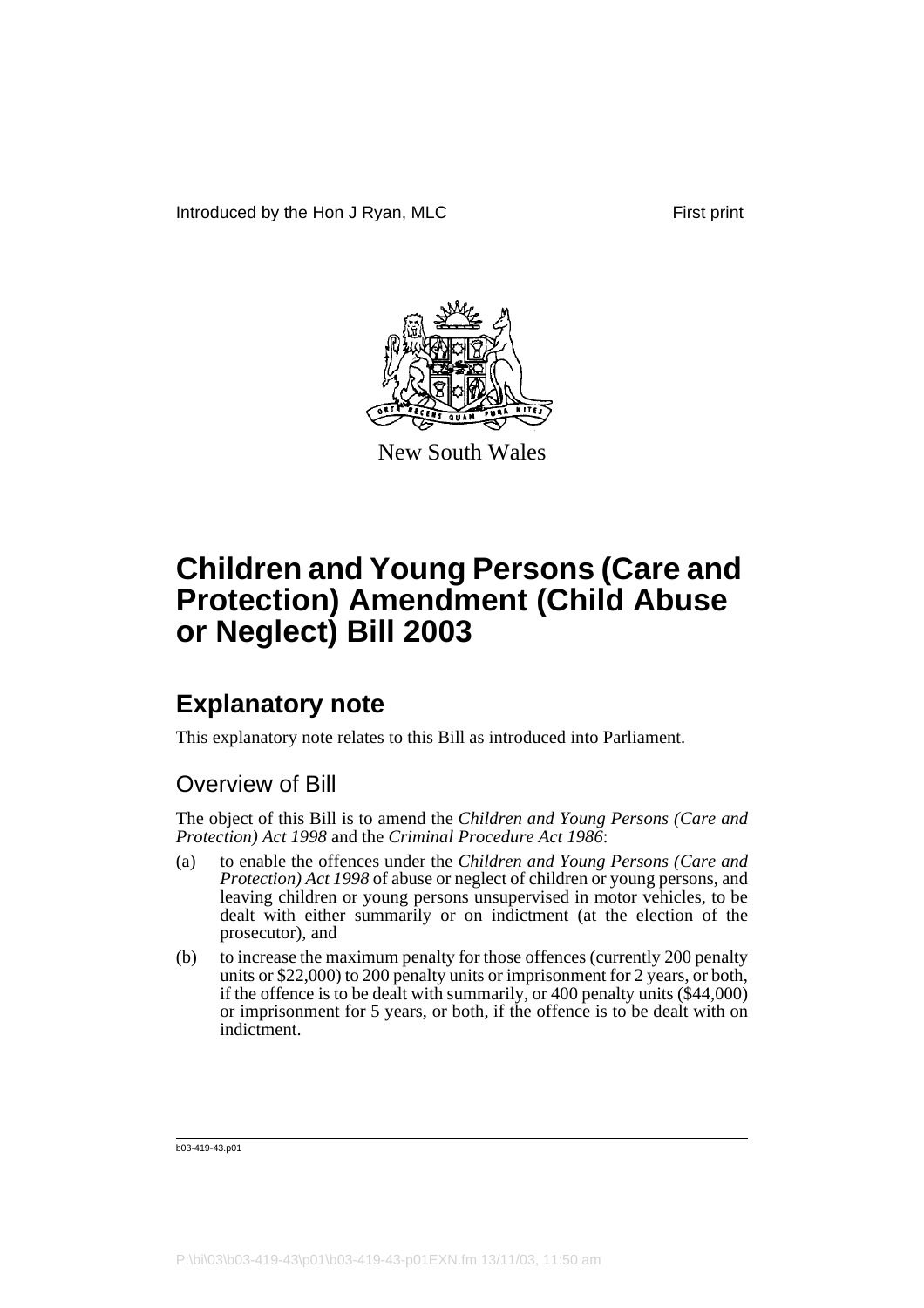Explanatory note

### Outline of provisions

**Clause 1** sets out the name (also called the short title) of the proposed Act.

**Clause 2** provides for the commencement of the proposed Act on the date of assent.

**Clause 3** is a formal provision that gives effect to the amendments to the *Children and Young Persons (Care and Protection) Act 1998* set out in Schedule 1.

**Clause 4** is a formal provision that gives effect to the amendments to the *Criminal Procedure Act 1986* set out in Schedule 2.

#### **Schedule 1 Amendment of Children and Young Persons (Care and Protection) Act 1998 No 157**

**Schedule 1 [1]** amends sections 227, 228 and 231 of the *Children and Young Persons (Care and Protection) Act 1998* to increase the maximum penalty for the offences of abuse or neglect of children or young persons, and leaving children or young persons unsupervised in motor vehicles (currently 200 penalty units or \$22,000) to 400 penalty units (\$44,000) or imprisonment for 5 years, or both. (This will be the maximum penalty if such an offence is to be dealt with on indictment. The amendment made by Schedule 2 [2] provides separately for the maximum penalty for such an offence if it is to be dealt with summarily.)

**Schedule 1 [2]** makes a consequential amendment.

#### **Schedule 2 Amendment of Criminal Procedure Act 1986 No 209**

**Schedule 2 [2]** amends Table 2 of Schedule 1 to the *Criminal Procedure Act 1986* so that an offence referred to above will be dealt with summarily unless the prosecutor elects to have it dealt with on indictment. (Those offences are currently dealt with summarily under section 259 of the *Children and Young Persons (Care and Protection) Act 1998*.)

**Schedule 2 [1]** amends section 268 (2) of the *Criminal Procedure Act 1986* to provide that the maximum penalty for those offences if dealt with summarily is imprisonment for 2 years or 200 penalty units, or both.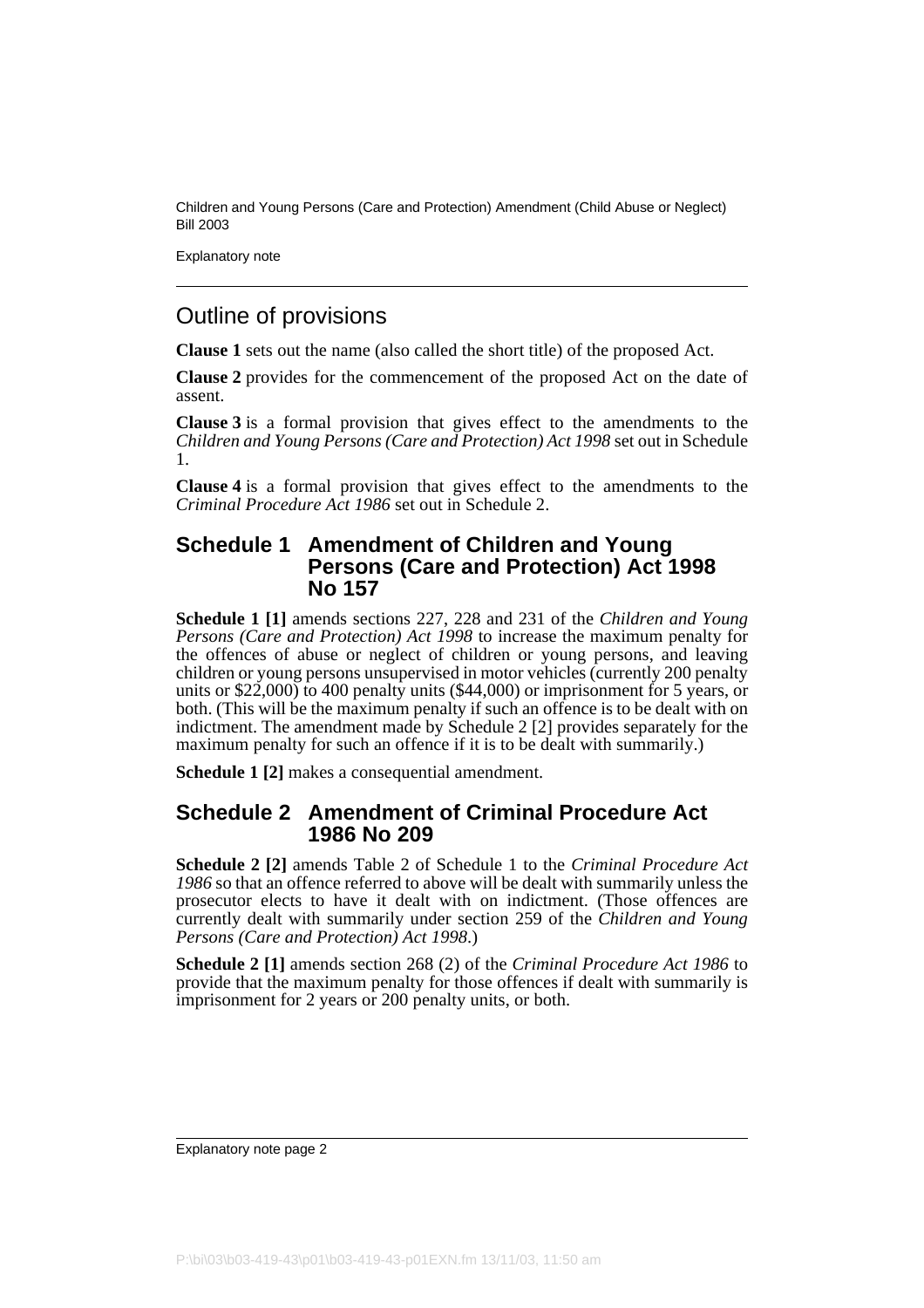

New South Wales

### **Contents**

|            |                                                                                  | Page |
|------------|----------------------------------------------------------------------------------|------|
|            | Name of Act                                                                      |      |
|            | Commencement                                                                     | 2    |
| 3          | Amendment of Children and Young Persons (Care and<br>Protection) Act 1998 No 157 | 2    |
| 4          | Amendment of Criminal Procedure Act 1986 No 209                                  | 2    |
| Schedule 1 | Amendment of Children and Young Persons (Care and<br>Protection) Act 1998 No 157 | 3    |
| Schedule 2 | Amendment of Criminal Procedure Act 1986 No 209                                  |      |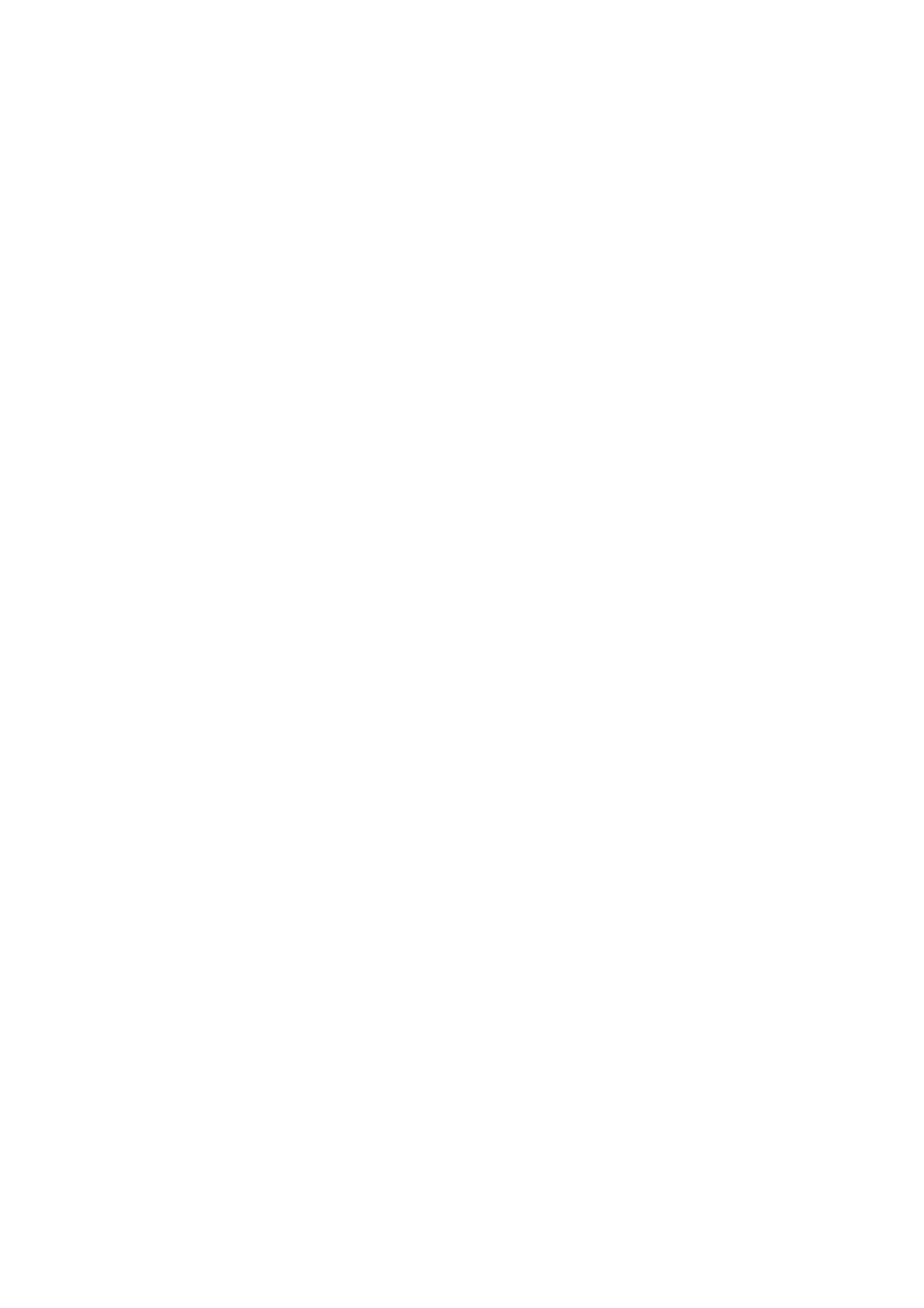

New South Wales

## **Children and Young Persons (Care and Protection) Amendment (Child Abuse or Neglect) Bill 2003**

No , 2003

#### **A Bill for**

An Act to amend the *Children and Young Persons (Care and Protection) Act 1998* to increase the maximum penalty for certain offences relating to the abuse or neglect of children (including by enabling the court to impose prison terms), and to amend the *Criminal Procedure Act 1986* to allow those offences to be dealt with either summarily or on indictment.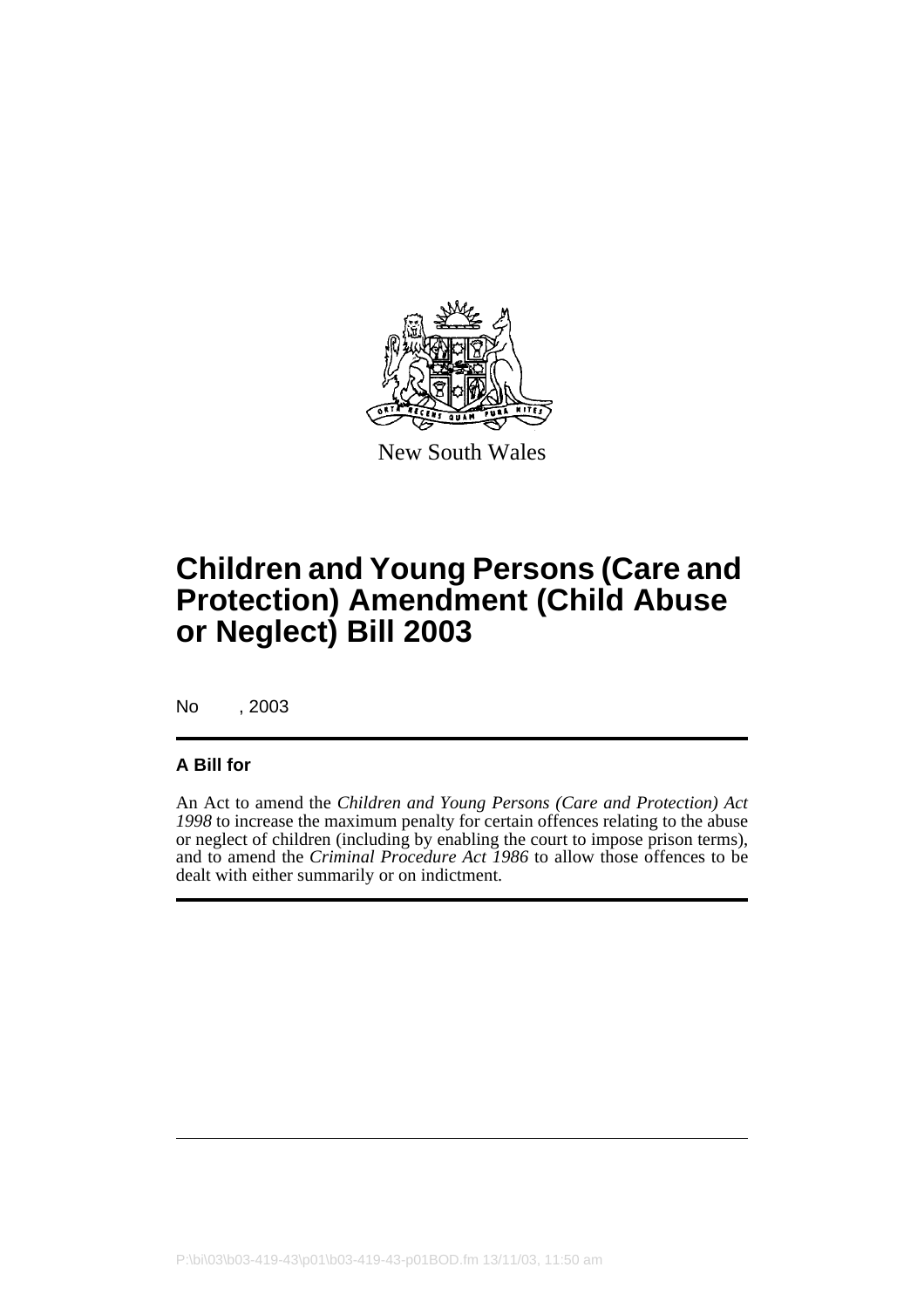|              | The Legislature of New South Wales enacts:                                                                       |                |
|--------------|------------------------------------------------------------------------------------------------------------------|----------------|
| 1            | Name of Act                                                                                                      | $\overline{2}$ |
|              | This Act is the Children and Young Persons (Care and Protection)<br>Amendment (Child Abuse or Neglect) Act 2003. | 3<br>4         |
| $\mathbf{2}$ | <b>Commencement</b>                                                                                              | 5              |
|              | This Act commences on the date of assent.                                                                        | 6              |
| 3            | Amendment of Children and Young Persons (Care and Protection)<br>Act 1998 No 157                                 | 7<br>8         |
|              | The Children and Young Persons (Care and Protection) Act 1998 is<br>amended as set out in Schedule 1.            | 9<br>10        |
| 4            | <b>Amendment of Criminal Procedure Act 1986 No 209</b>                                                           | 11             |
|              | The <i>Criminal Procedure Act 1986</i> is amended as set out in<br>Schedule 2.                                   | 12<br>13       |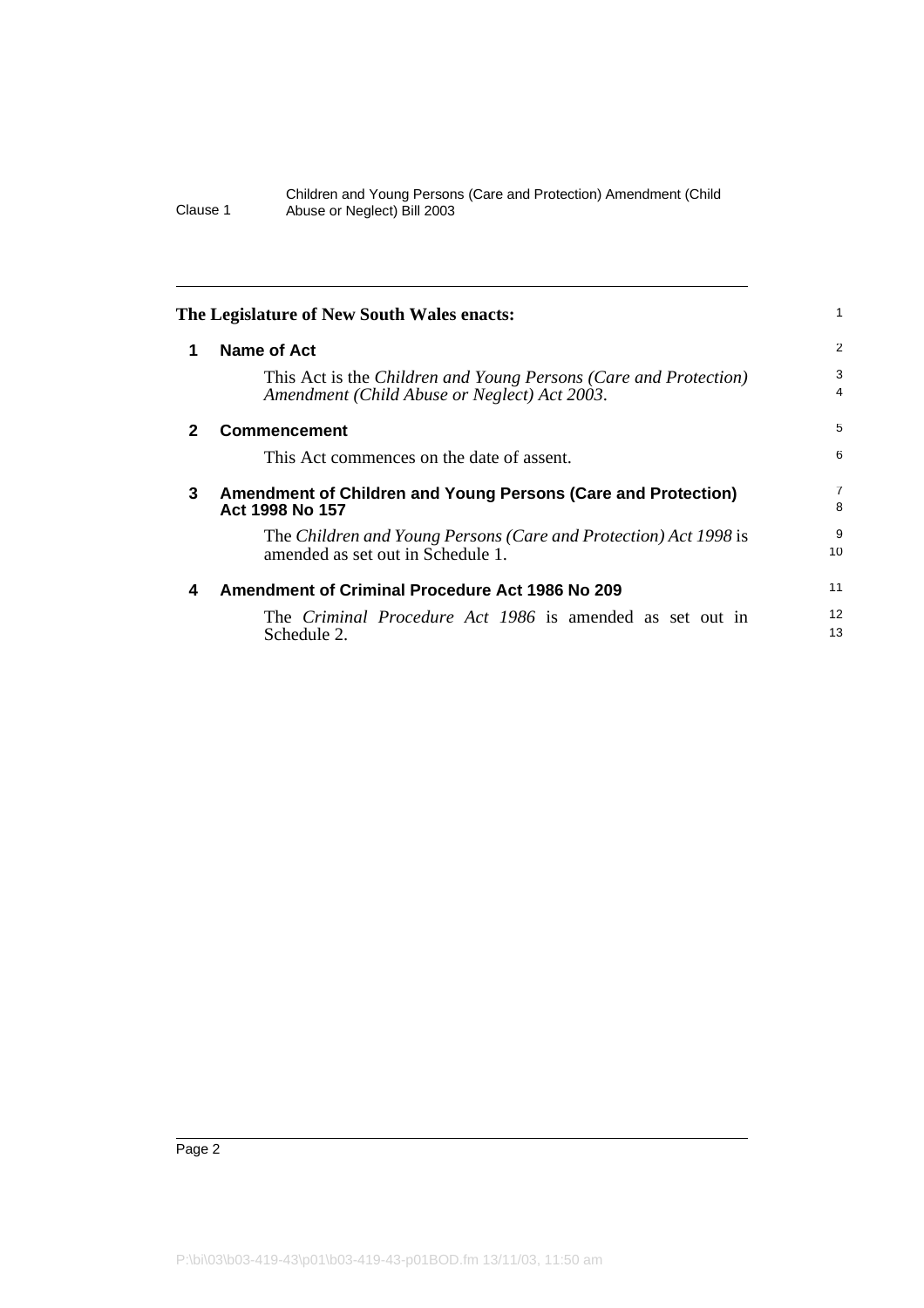### **Schedule 1 Amendment of Children and Young Persons (Care and Protection) Act 1998 No 157**

(Section 3)

| [1] | Sections 227, 228 and 231                                                | 5               |
|-----|--------------------------------------------------------------------------|-----------------|
|     | Omit "200 penalty units" wherever occurring.                             | 6               |
|     | Insert instead "400 penalty units or imprisonment for 5 years, or both". | $\overline{7}$  |
| [2] | <b>Section 259 Proceedings for offences</b>                              | 8               |
|     | Omit "or 175 (1) (Special medical treatment)" from section 259 (2).      | 9               |
|     | Insert instead ", 175 (1) (Special medical treatment), 227 (Child and    | 10              |
|     | young person abuse), 228 (Neglect of children and young persons) or 231  | 11              |
|     | (Leaving children and young persons unsupervised in motor vehicles)".    | 12 <sup>°</sup> |

Schedule 1 Amendment of Children and Young Persons (Care and Protection) Act 1998 No 157